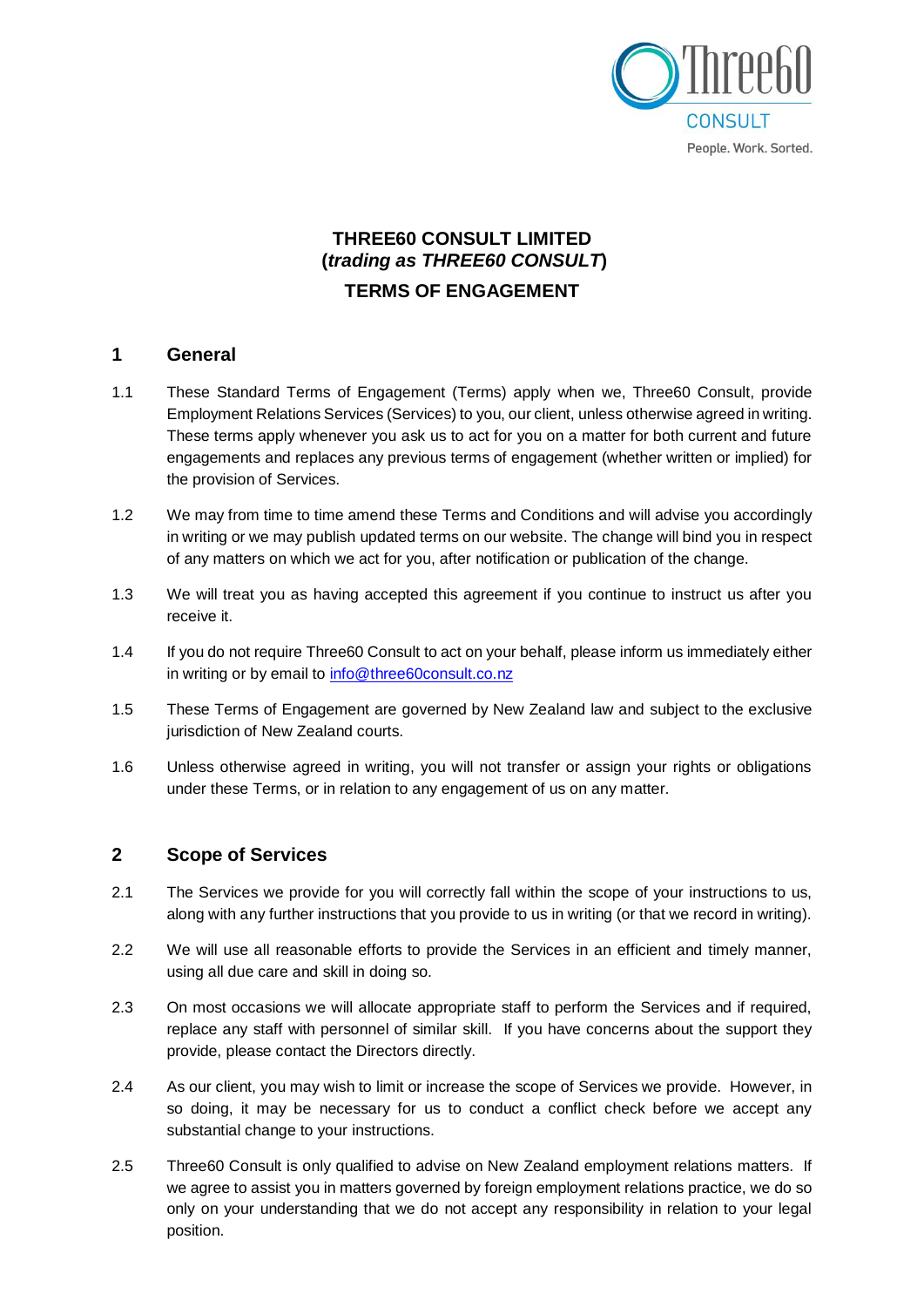## **3 Your Responsibilities**

- 3.1 To enable us to carry out our work, you agree:
	- a To provide good communication and a shared understanding of your instructions and expectations.
	- b To provide us promptly with such accurate and complete information as is reasonably required for the proper performance of our Services, including as necessary, access to appropriate members of staff, records, information technology (IT) systems and premises.
	- c To provide us with reliable information and documents from you/others on your behalf, that are true, correct and complete.
	- d To provide us with information in sufficient time for the engagement to be completed within any time limits agreed or imposed.
	- e That you accept responsibility for any failure to provide us with all relevant records and information.
	- f That we can approach any third parties as may be appropriate, for information that we consider necessary.
	- g To keep us informed of any major, unusual or sensitive information that relates to your matter(s).
	- h If anything occurs after information is provided to us by you/others on your behalf, that renders such information untrue, unfair or misleading, you will promptly notify us and, if required by us, take all necessary steps to correct any communication or document issued which contains, refers to, or is based upon such information.
	- i That where we have relied on external information or public records, we will not be liable for any direct or indirect damage or loss caused by errors or omissions in such external information records.

### **4 Communications**

- 4.1 We will obtain from you contact details, including email address, postal address and telephone numbers. We may provide documents and other communications to you by email (or other electronic means). If you have a preferred email address or other method of communication, please let us know. You will advise us if any of your contact details change.
- 4.2 We cannot guarantee that these communications will not be lost or affected for some reason beyond our reasonable control, and we will not be liable for any damage or loss caused thereby. We will not accept any responsibility nor be liable for any damage or loss caused by errors or omissions in information obtained from third parties. Additionally, we do not accept any liability for the loss caused by non-receipt of any other form of communication.
- 4.3 We will report to you periodically on the progress of any engagement and will inform you of any material and unexpected delays, significant changes or complications in the work being undertaken. You may request a progress report at any time.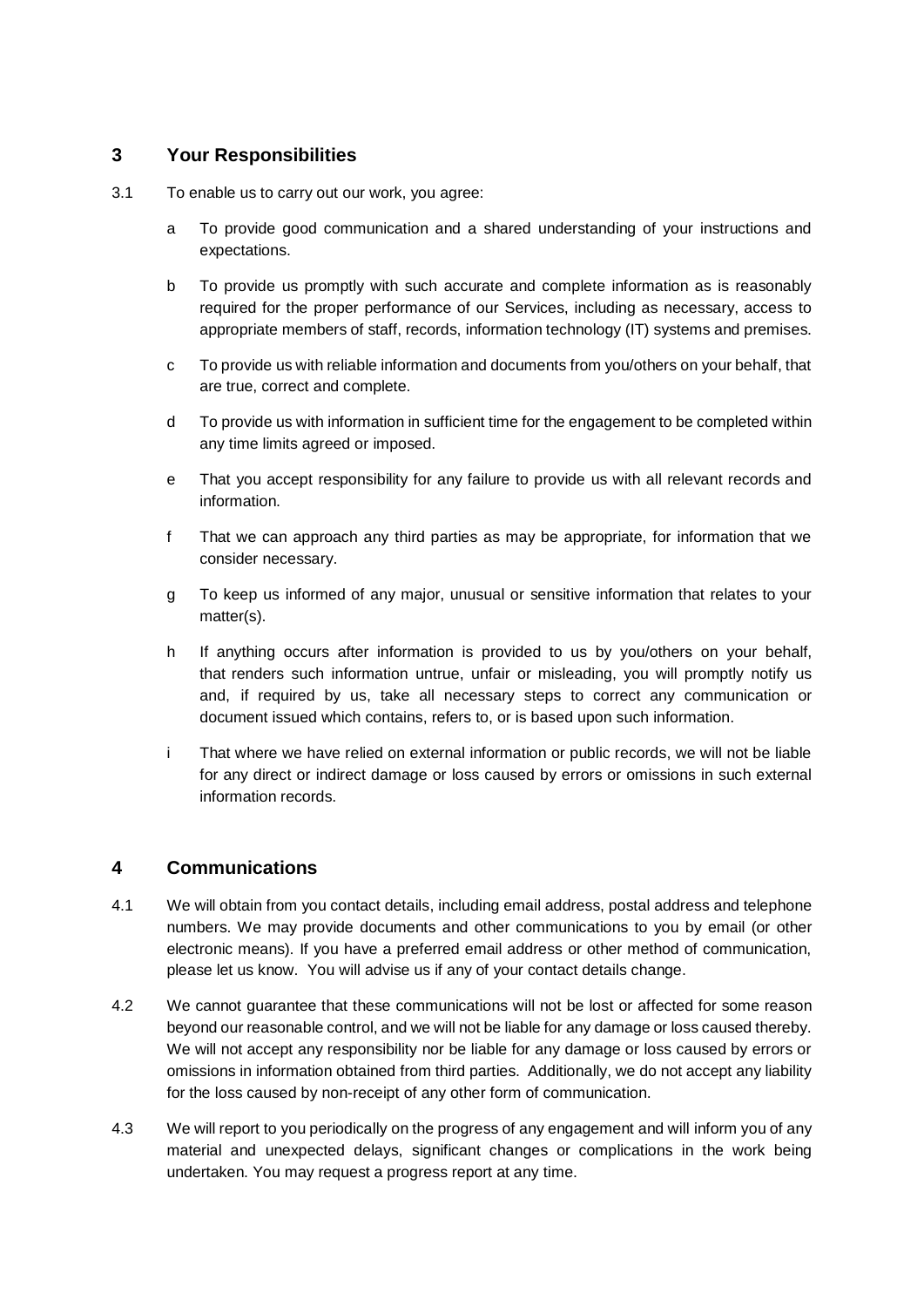4.4 You agree that we may provide you from time to time with other information that may be relevant to you, such as newsletters and information bulletins. At any time you may request that this not be sent to you.

#### **5 Financial**

- 5.1 **Fees**: The basis upon which we will charge our fees is set out in the email that initiates these terms of engagement.
	- a If the above email specifies a fixed fee, we will charge this for the agreed scope of the Services. Work which falls outside that scope will be charged on an hourly rate basis, by the hour or part thereof. We will advise you as soon as reasonably practicable if it becomes necessary for us to provide Services outside of the agreed scope and, if requested, give you an estimate of the likely amount of the further costs.
	- b Hourly rates are subject to review and may be amended from time to time. We will advise you prior to undertaking any of your work, if the rate has changed.
	- c Apart from time and labour expended, other factors that may be taken into account in setting our fee are the skill, specialised knowledge, experience, reputation and responsibility of the personnel required to properly perform the service, the complexity, urgency, value and importance of the work to you and the results achieved.

### 5.2 **Disbursements and Third Party Expenses:**

- a In addition to our fee, you are responsible for payment of any additional costs we incur on your behalf. These include but are not limited to cost of materials, travel, accommodation, parking and courier charges, registration and filing fees such as for the Employment Relations Authority, court charges, fees of agents, experts and other professionals. These are charged on at the amount charged to us. These will be included in our invoice to you, shown as "disbursements".
- b Road travel costs for motor vehicles are charged at the current IRD standard mileage rate plus GST.
- 5.3 **GST**: Goods and Services Tax (GST), if any, ispayable by you on our fees and charges. Unless we state otherwise, our rate and/or estimates of costs, do not include GST.
- 5.4 **Invoices**: We will send interim invoices to you, usually monthly, and on completion of the matter, or termination of our engagement. We may send you invoices more frequently when we incur a significant expense or undertake a significant amount of work over a shorter period of time. Any queries in relation to an invoice should be raised within ten (10) working days to enable prompt resolution of any issues.
- 5.5 **Payment**: Interim invoices and statements will be emailed to you on a monthly basis. Payments are due no later than the  $20<sup>th</sup>$  day of the month following date of the invoice, unless alternative arrangements have been made with us. We may also issue an invoice on completion of each matter, termination of our engagement or when we incur a significant expense. For a number of reasons, some instructions are not completed. If this happens we will charge you for the work completed and any costs incurred up to the time of termination. In some circumstances we may incur additional time or expense following the completion or termination of a matter and this will be charged for in the normal way.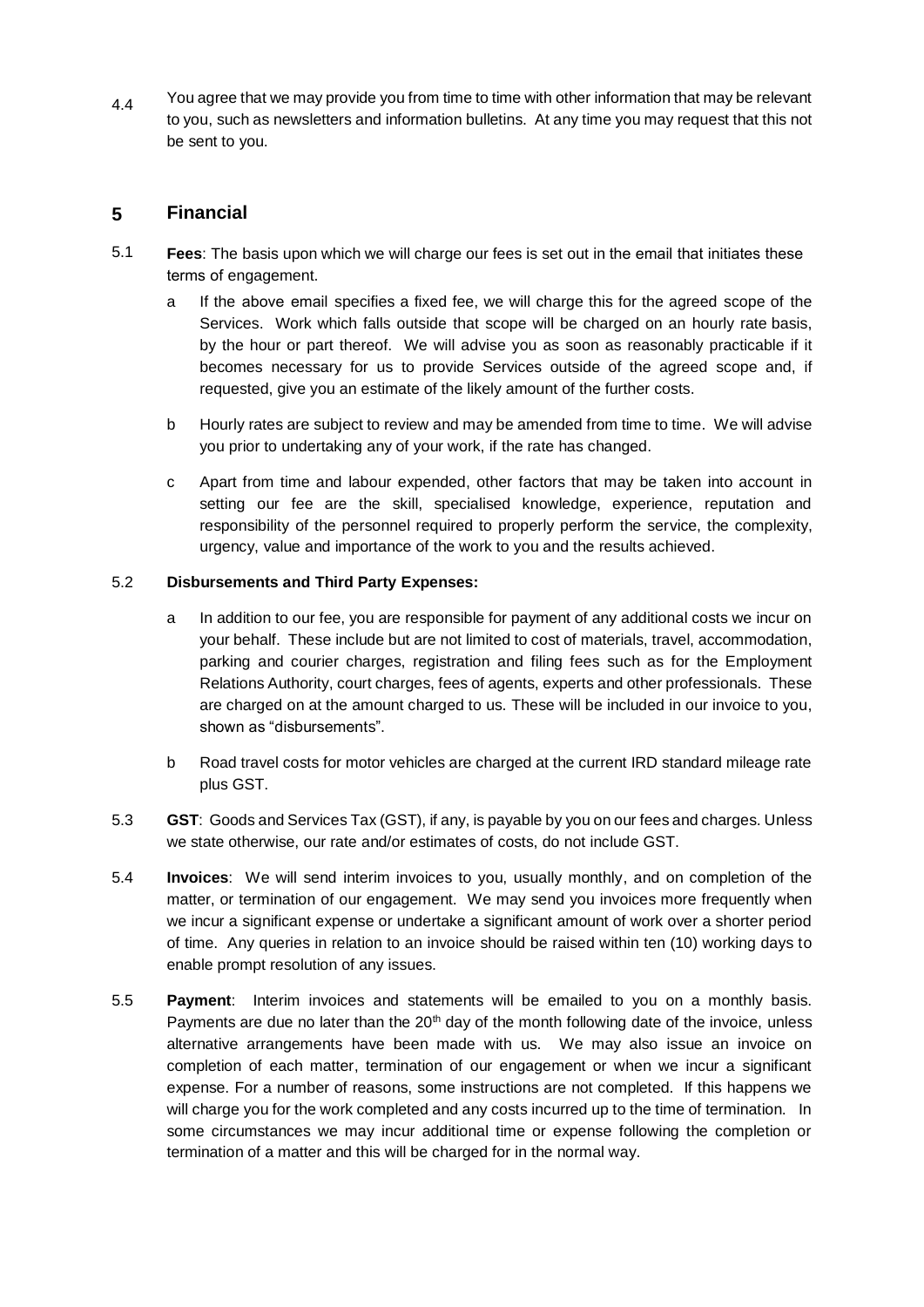- a Payment may be made by direct credit into bank account number: 06-0996-0064249-00. Please state the invoice number in the reference, e.g. Inv 123.
- b If you have difficulty in paying any of our accounts, please promptly contact the Three60 Consult office or your key consultant.
- c If your account is overdue and there is no satisfactory explanation for non-payment, we may:
	- i require interest to be paid on any amount which is more than 14 days overdue, calculated at the rate of 5% above the overdraft rate that our company's main trading bank charges us for the period that the invoice is outstanding;
	- ii stop work on any matters in respect of which we are providing Services to you;
	- iii require an additional payment of fees in advance or other security before recommencing work;
	- iv recover from you in full any costs we incur in seeking to recover the amounts from you, including our own fees and the fees of any collection agency.
- 5.6 **Fees and disbursements in advance**: We may ask you to pre-pay amounts to us, or to provide security for our fees and expenses. We may do this prior to work commencing, or with reasonable notice, at any time. You authorise us:
	- a To debit against amounts pre-paid by you; and
	- b To deduct from any amounts pre-paid by you, any fees, expenses or disbursements for which we have provided an invoice.
	- $\mathbf{c}$ Third parties: Although you may expect to be reimbursed by a third party for our fees and expenses, and although our invoices may at your request or with your approval be directed to a third party, you will nonetheless remain responsible for payment to us if the third party fails to pay us.
	- d If the Mediator, ERA, or Court makes an order that you pay another party's legal costs (e.g. should you lose the case), those costs are separate to and additional to those payable to us in respect of the matter.
- 5.7 **Estimates:** You may request an estimate of our fee for undertaking the Services at any time. If possible we will provide you with an estimate which is indicative only and will not be binding upon us. An estimate is not a quote. Any significant assumptions included in the estimate will be stated and you must tell us if those assumptions are wrong or change. We will inform you if we are likely to exceed the estimate by any substantial amount. Unless specified, an estimate excludes GST, disbursements and expenses. In some cases, due to the nature of the work, we will not be able to provide in advance, an estimate for our work. Upon request, we can inform you periodically of fees you have incurred or when your fees reach a specific amount.

# **6 Confidentiality and Personal Information**

6.1 **Confidentiality:** Client confidentiality is of utmost importance to us.We will hold in confidence all information obtained from you during the course of acting for you. We will not disclose any of this information to any other person except: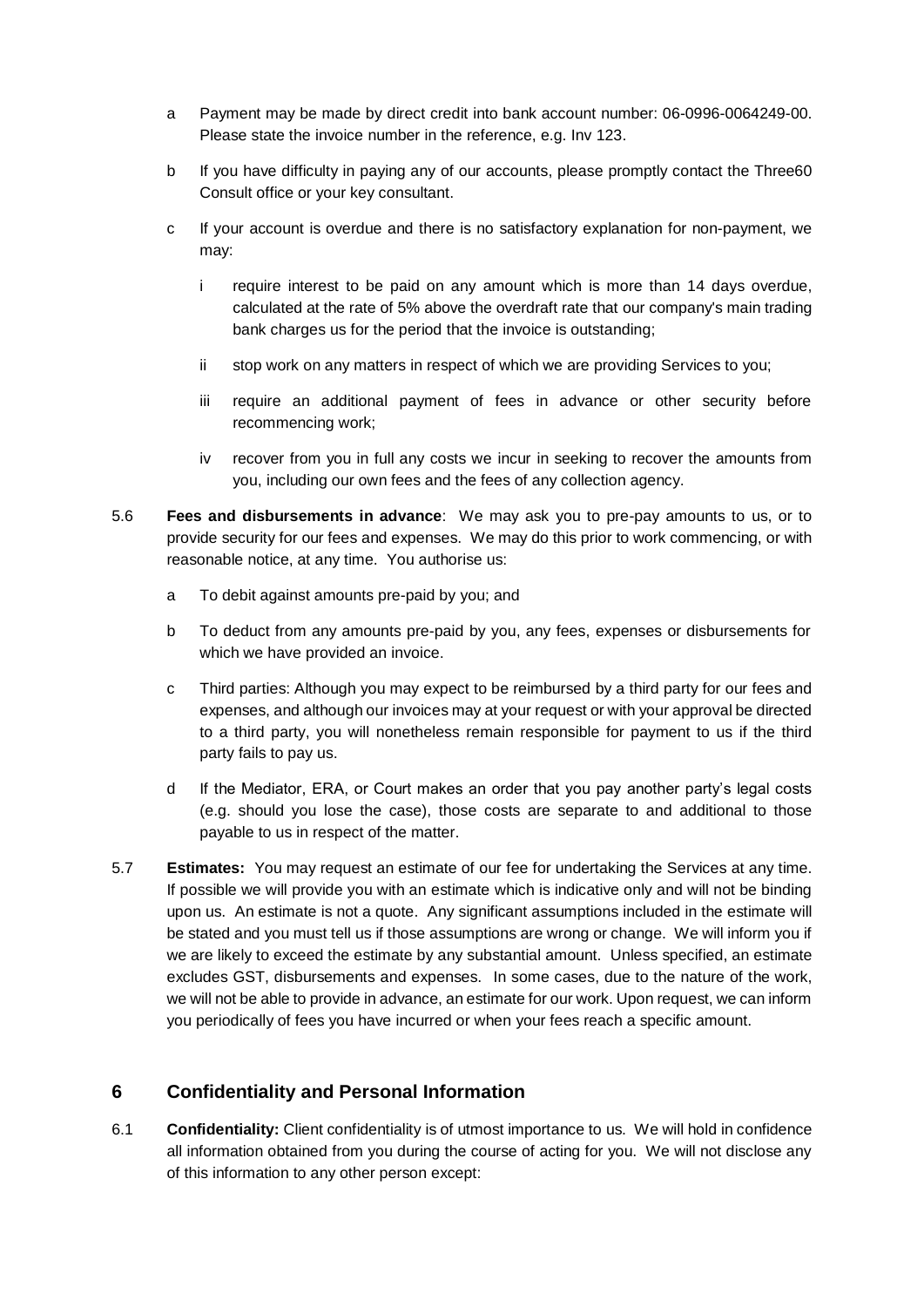- a to the extent necessary or desirable to enable us to carry out your instructions; or
- b as agreed by you; or
- c as necessary to protect our interests in respect of any complaint or dispute; or
- d to the extent required or permitted by law.
- 6.2 Confidential information concerning you will as far as practicable be made available only to those within our company who are providing Services for you.
- 6.3 **Personal information and Privacy:** In our dealings with you we will collect and hold personal information about you in accordance with the Privacy Act 1993. We will use that information to carry out the Services and to make contact with you about issues we believe may be of interest to you. Provision of personal information is voluntary but if you do not provide full information this may impact on our ability to provide the Services.
- 6.4 Subject to clause 6.1, you authorise us to disclose, in the normal course of performing the Services, such personal information to third parties for the purpose of providing the Services and any other purposes set out in these Terms.
- 6.5 If we are required to disclose information to a third party (e.g. for regulatory purposes or official information request), we will endeavour to notify you of such request for disclosure (where practicable) and we will ensure that disclosure of the information is lawful, fair and limited to the information legally required to satisfy the request.
- 6.6 The information we collect and hold about you will be kept at our offices and/or at secure file storage sites (including electronic file storage sites) elsewhere. If you are an individual, you have the right to access and correct this information.
- 6.7 Your personal information is only accessible to authorised staff and is protected by appropriate security measures. Those security measures include limits on access to electronic databases where your personal information is stored and 'password protected' where appropriate.
- 6.8 We will only hold your personal information for as long as the information is needed. Personal information no longer required to be held by us will be securely destroyed.
- 6.9 If we discover that there has been a breach of your privacy, or unauthorised access, use or disclosure of your personal or confidential information, we will notify you of such breach and take immediate steps to retrieve the information (if that is possible), secure the information and use all reasonable endeavours to minimise any loss or harm to you as a result of such breach.
- 6.10 In addition to the measures outlined in clause 6.9 in the event of a breach, we will analyse the cause of the breach and take all reasonable measures to prevent a similar breach in the future.

# **7 Documents, Records and Information**

- 7.1 We will keep a record of all important documents which we receive or create on your behalf on the following basis:
	- a We may keep a record electronically and destroy originals (except where the existence of an original is legally important).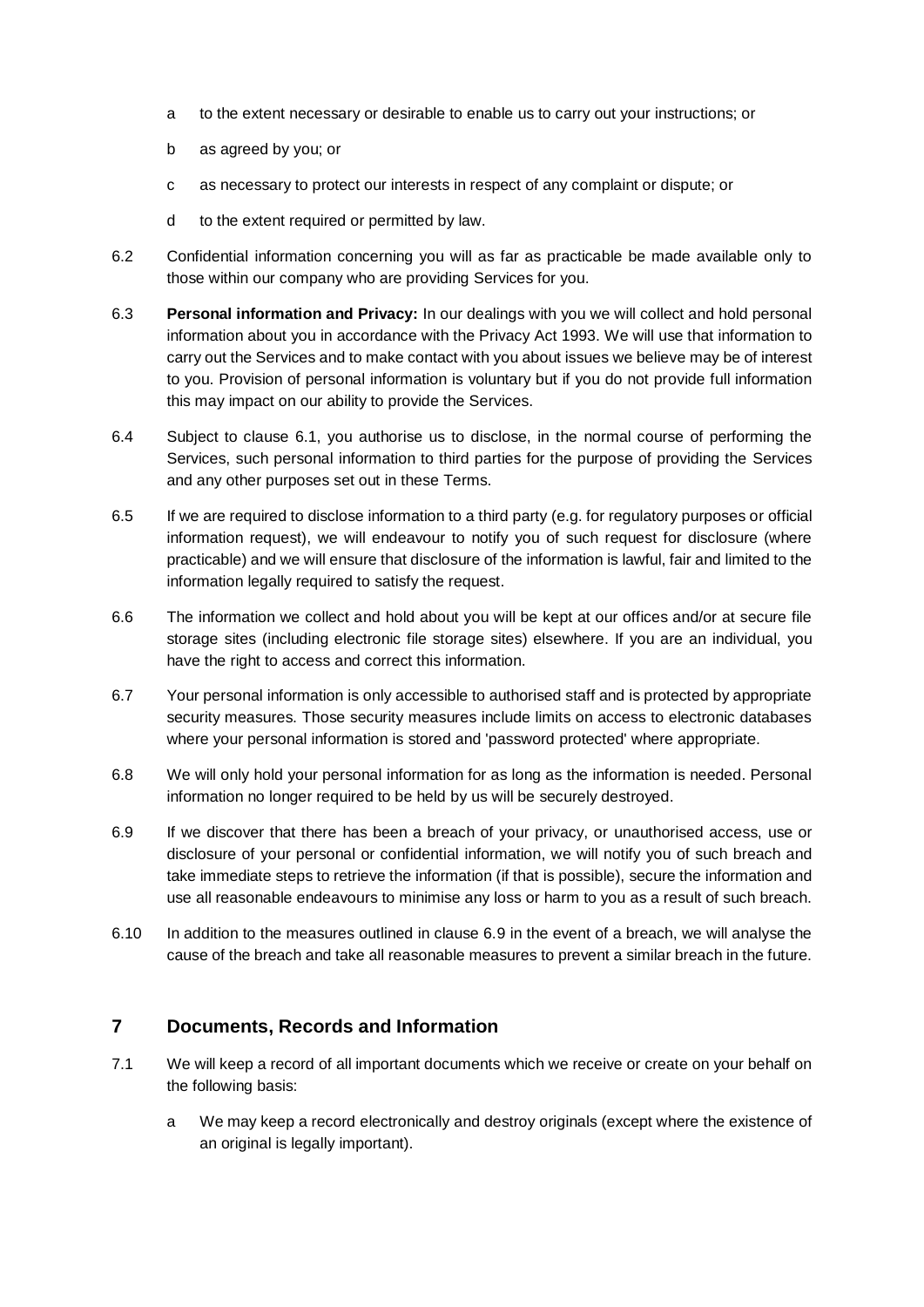- b At any time, we may dispose of documents which are duplicates, or which are trivial (such as emails which do not contain substantive information), or documents which belong to us.
- c We are not obliged to retain documents or copies where you have requested that we provide them to you or to another person and we have done so, although we are entitled to retain copies for our own records if we wish to do so.
- 7.2 We will provide to you on request copies or originals (at our option) of all documents available to us, to which you are entitled under the Privacy Act 1993 or any other law. We may charge you our reasonable costs for doing this.
- 7.3 Where we hold documents that belong to a third party you will need to provide us with that party's written authority to uplift or obtain a copy of that document.
- 7.4 Unless you instruct us in writing otherwise, you authorise us and consent to us (without further reference to you) to destroy (or delete in the case of electronic records) all files and documents in respect of the Services, six years after completion of the matter (other than any documents that we hold in safe custody for you or are otherwise obliged by law to retain for longer). We may retain documents for longer at our option.
- 7.5 At your request or if we are obliged to, we will destroy your files and related documents where reasonably practicable for us to do so and we are not otherwise obliged to retain them. If we do destroy any files for such purposes, any liability we may have in relation to such, will be deemed to have been waived and will end. You will indemnify and hold us harmless against any such liability to a third party.
- 7.6 We may, at our option, return documents (either in hard or electronic form) to you rather than retain them. If we choose to do this, we will do so at our expense.
- 7.7 We own copyright in all documents or work we create in the course of performing the Services but grant you a non-exclusive licence to use and copy the documents as you see fit for your own personal or commercial use. However, you may not permit any third party to copy, adapt or use the documents without our written permission.

#### **8 Data Retention and Security**

- 8.1 Any data that we hold on your behalf will only be retained for a period of six years from the time that our Services to you have been terminated.
- 8.2 Unless we are legally required to retain your data, we will delete or anonymise your data upon receipt of your request to so.
- 8.3 We only retain electronic versions of documents which are stored in the cloud in Microsoft data centres. Cloud storage is certified with ISO 27001 (Information Security Management), ISO 27017 (Cloud Security), ISO 27018 (Cloud Privacy and Data Protection), ISO 22302 (Business Continuity Management).
- 8.4 We have on-site data back-up facilities for retention of client files/documentation. Cloud data is cached and stored locally on each Associates' computer.
- 8.5 Where we believe that access to your files requires an extra measure of security, password protection will be applied to these files.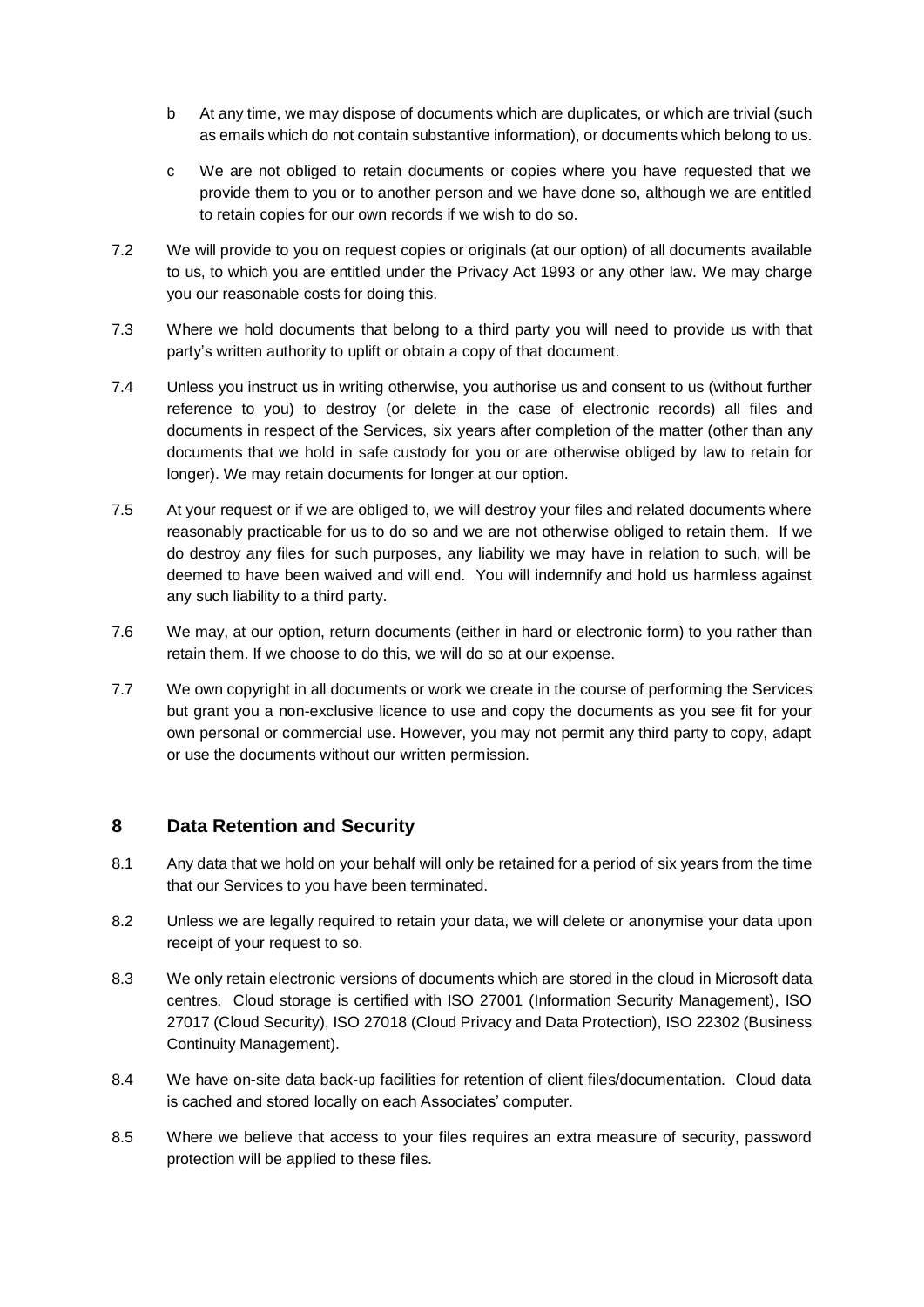- 8.6 We will maintain appropriate and effective data security controls to prevent unauthorised access, use or disclosure of your data.
- 8.7 Your data is only accessible to authorised staff and is protected by appropriate security measures. We will use all reasonable measures to ensure that transfer and storage of your data is secure.
- 8.8 In the event that we discover that the data held by us has been compromised or breached by unauthorised access, we will notify you of such breach and take immediate steps to remedy the breach (if that is possible), re-secure the data and use all reasonable endeavours to minimise any loss or harm to you as a result of such breach.
- 8.9 In addition to the measures outlined in clause 8.8 in the event of a breach, we will analyse the cause of the breach and take all reasonable measures to prevent a similar breach in the future.

## **9 Conflicts of Interest**

9.1 We may have clients or potential clients who compete in the same business as you and whose commercial and/or legal interests may conflict with yours. If a conflict of interest arises we will advise you of this. This may mean we cannot act for you further in a particular matter and we may terminate our engagement. Alternatively, you agree that provided we do not use any confidential information we have received from you, we may represent other clients in similar businesses.

### **10 Ownership**

- 10.1 We retain ownership of the intellectual property rights relating to the provision of the Services and our working papers.
- 10.2 We may from time to time provide you with software, spreadsheets and other intellectual property for use with, or to assist with the provision of, our Services. Such software, spreadsheets and other intellectual property provided by us to you is provided for your own use and must not be copied, distributed or used for any other purpose. We will not be liable for any damage or loss incurred by you as a result of your use of any software, spreadsheets and other intellectual property as contemplated by this clause.

# **11 Duty of Care**

- 11.1 Our duty of care is to you and not to any other person. We owe no liability to any other person, including for example any directors, shareholders, associated companies, employees or family members unless we expressly agree in writing. We do not accept any responsibility or liability whatsoever to any third parties who may be affected by our performance of the Services or who may rely on any advice we give, except as expressly agreed by us in writing.
- 11.2 Our company name and advice or opinions are not to be referred to in connection with any public document without our written consent.
- 11.3 Our advice is opinion only, based on the facts known to us and on our professional judgement, and is subject to any changes in the law after the date on which the advice is given. We are not liable for errors in, or omissions from, any information provided by third parties.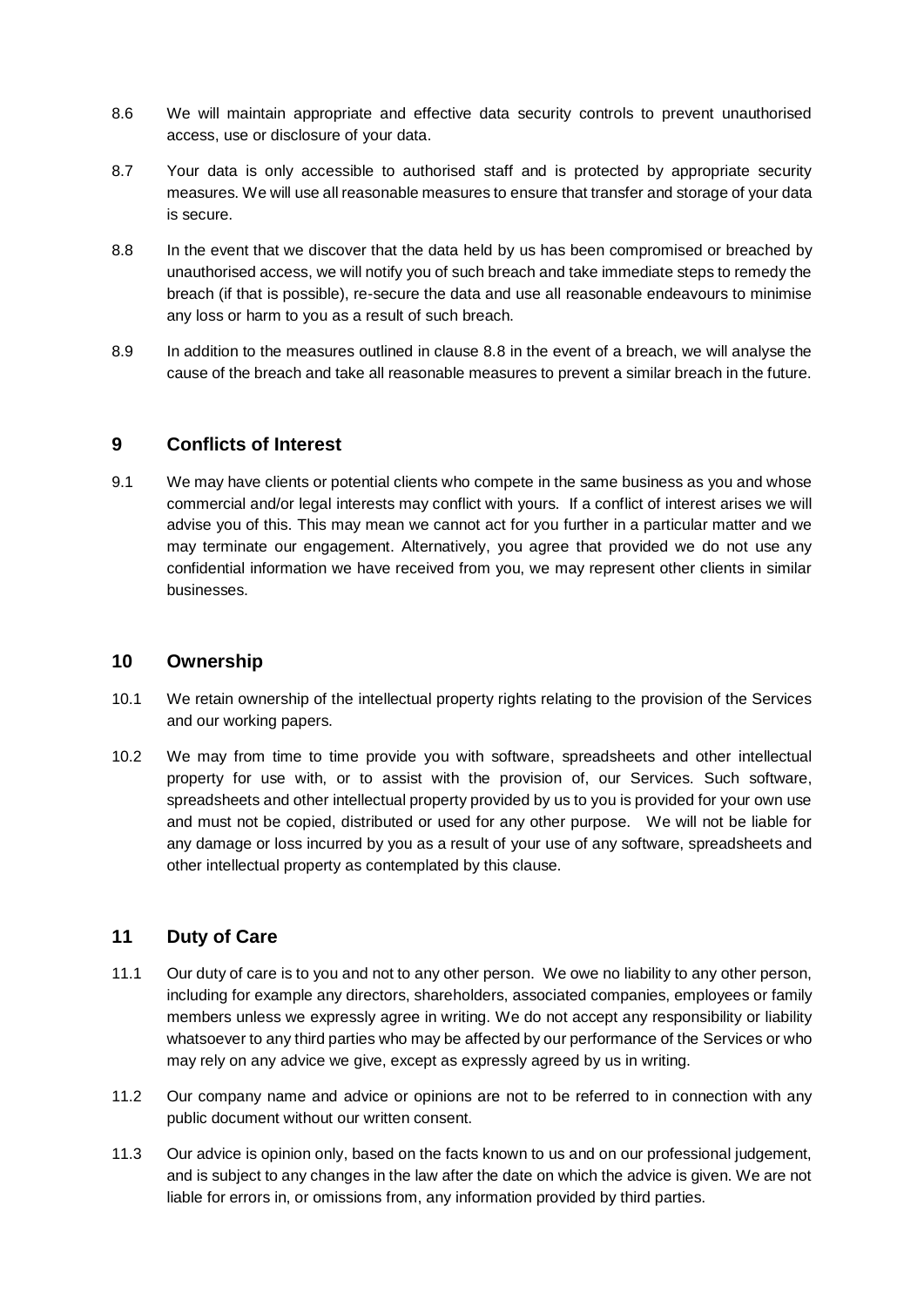11.4 Our advice relates only to each particular matter in respect of which you engage us. Once that matter is at an end, we will not owe you any duty or liability in respect of any related or other matters unless you specifically engage us in respect of those related or other matters.

## **12 Limitation of Liability**

12.1 To the extent allowed by law, our aggregate liability to you (whether in contract, tort, equity or otherwise) in connection with our Services is limited to the amount available to be payable under the Professional Indemnity Insurance held by the firm.

### **13 Our Staff**

- 13.1 You agree that during the provision of the Services, and for the period of six months after, you will not make any offer of employment to any of our staff involved in the provision of Services, without our prior written consent.
- 13.2 You agree that should you employ any of our staff involved in the provision of the Services during the provision of the Services, and for a period of six months after, you will pay us a fee equal to 20% of the remuneration package offered to the person concerned.

### **14 Health and Safety**

- 14.1 We will comply with all statutes, regulations, by-laws and other lawful requirements of New Zealand, including the Health and Safety at Work Act 2015.
- 14.2 We agree to comply with any health, wellbeing and safety requirements and your policies while providing the Services to you.
- 14.3 We shall:
	- a take all reasonably practicable steps to ensure our safety and other persons affected by our activity.
	- b never be under the influence of drugs and alcohol while performing the Services and shall not smoke cigarettes on your sites.
	- c abide at all times by your reasonable safety requirements, including (where relevant) with regard to the safe use of tools and machinery and the use of safety equipment and protective clothing.
	- d report to you any hazards we discover in the work place as soon as reasonably practicable.
	- e co-operate with and assist you in investigations that may occur as a result of any incidents causing or having the potential to cause personal injury in the workplace at your request.
- 14.4 We shall report any accidents/injuries or near misses which arise out of or in the course of performing the Services to you as soon as practicable after the accident occurs, giving the following information:
	- a the date, time and location of the accident;